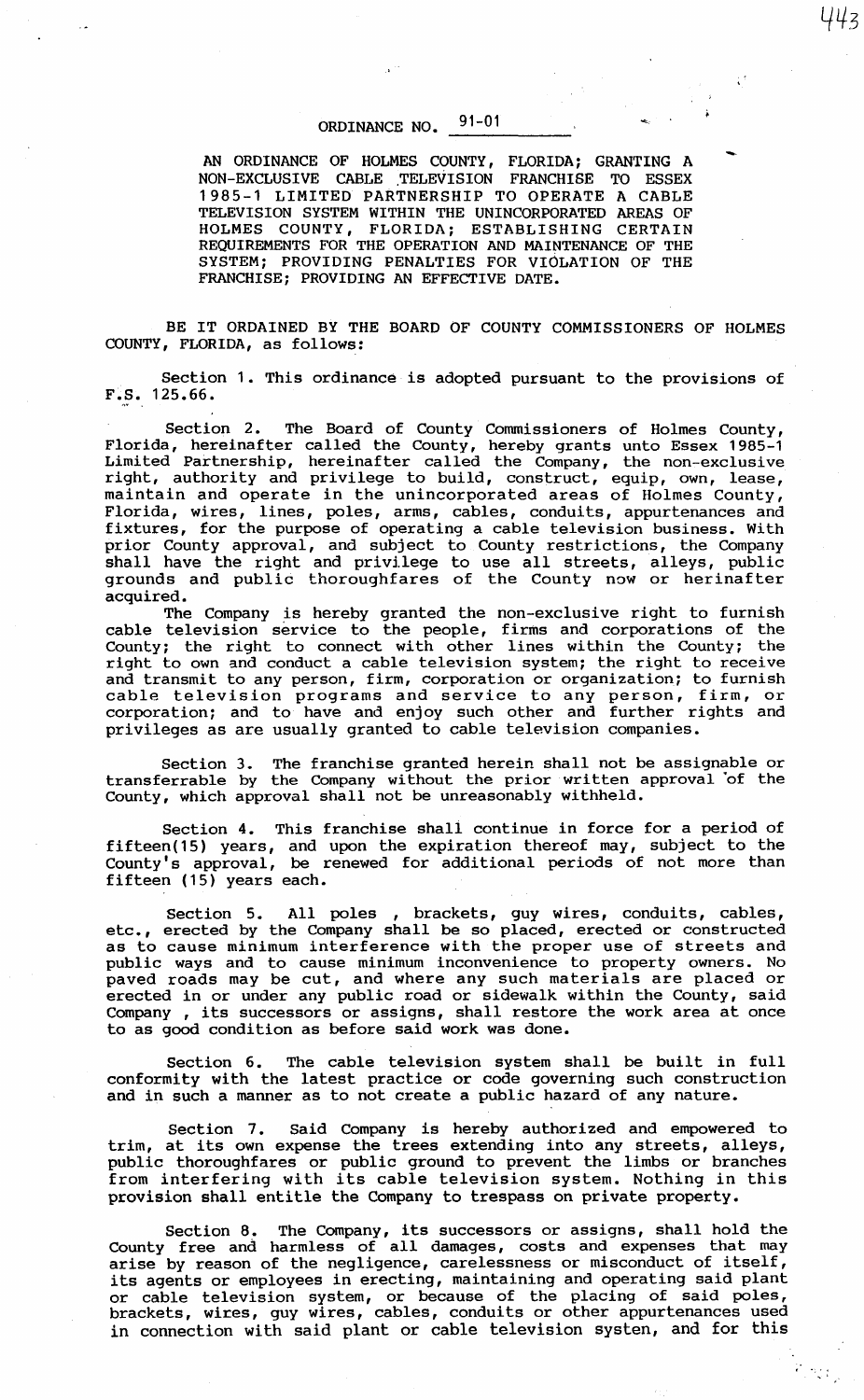purpose the Company , its successors or assigns, shall carry property damage and public liability insurance in some responsible insurance company qualified to do business in the State of Florida, and acceptable to the County. The amount of such insurance to be carried for liability due to damage to property shall be \$100,000.00 as to any one accident and against liability due to injury or death of person, \$100,000.00 as to any one person, and \$300,000.00 to any one accident. The County shall notify Company, its successors or assigns within two (2) weeks after the presentation of any claim or damage, either by suit or other , made against the County on account of any negligence as aforesaid on his part.

 $\begin{aligned} \mathcal{L}^{(1)}_{\mathcal{A}} & = \mathcal{L}^{(1)}_{\mathcal{A}} \mathcal{L}^{(1)}_{\mathcal{A}} \\ & \times \mathcal{L}^{(1)}_{\mathcal{A}} \mathcal{L}^{(1)}_{\mathcal{A}} \end{aligned}$ 

The Company shall maintain in full force and effect throughout the duration of this ordinance sufficient Workmen's Compensation insurance coverage to adequately and fully protect its employees as required by law.

Section 9. The Company agrees 'that it will install, and at all times maintain, good quality equipment capable of transmitting clear reception of all programs which are provided by the Company under the cable television system herein authorized and that it will transmit in color all programs which are in color at the origin of the telecast thereof.

Section 10. As a part of the consideration for the granting of the franchise, Company, its successors or assigns shall furnish to the County, free of charge, one cable television connection for each public building and each school. Said cable television connections to be installed, maintained and kept in good condition at all times without cost to the County.

In consideration of the terms of this franchise, the Company agrees that within 120 days after the end of each calendar year, Company will pay to the County an amount equal to five (5%) percent of the Company's gross revenue received for basic service to cable customers located in the County. Gross revenue as used herein shall mean only the gross amount of regular basic monthly services changes actually paid by subscribers.

The Company shall keep complete records of accounts showing dates and payments received. The duly authorized agent of the County shall have the right, power and authority to inspect and audit the records of gross basic revenue of any annual period at any reasonable time within three (3) years after expiration of such annual anniversary.

Section 11. The Company further agrees that it will not ·in any manner discriminate between the County or any inhabitants thereof in furnishing cable television service to any and all persons residing within the County upon the terms that cable television services are normally furnished.

Section 12. Any modifications to Rules and Regulations of the Federal Communications Commission governing this operation shall be incorporated into this franchise within one (1) year of adoption of the modification or at the time of franchise renewal, whichever occurs first.

Section 13. All ordinances and parts of ordinances that conflict herewith, are hereby repealed.

Section 14. It shall be unlawful for any person to make any unauthorized connection, whether physically, electrically, acoustically, inductively or otherwise, with any part of Company's cable television system for the purpose of enabling himself or others to receive any television signals, radio signals, pictures, programs, sounds or any other information or intelligence transmitted over Company's cable system without payment to Company.

La payment to company.<br>It shall be unlawful for any person, without the consent of the owners, to willfully tamper with, remove or injure any cable, wires or other equipment used for the reception, processing or distribution of television signals, radio signals, pictures, programs, sounds or any other information or intelligence transmitted over Company's cable

system.<br>It shall be a misdemeanor punishable by a fine of not more than five hundred (\$500.00) Dollars, or by confinement in jail for a term not to exceed six (6) months, or both, for any person to violate any of the provisions of this ordinance.